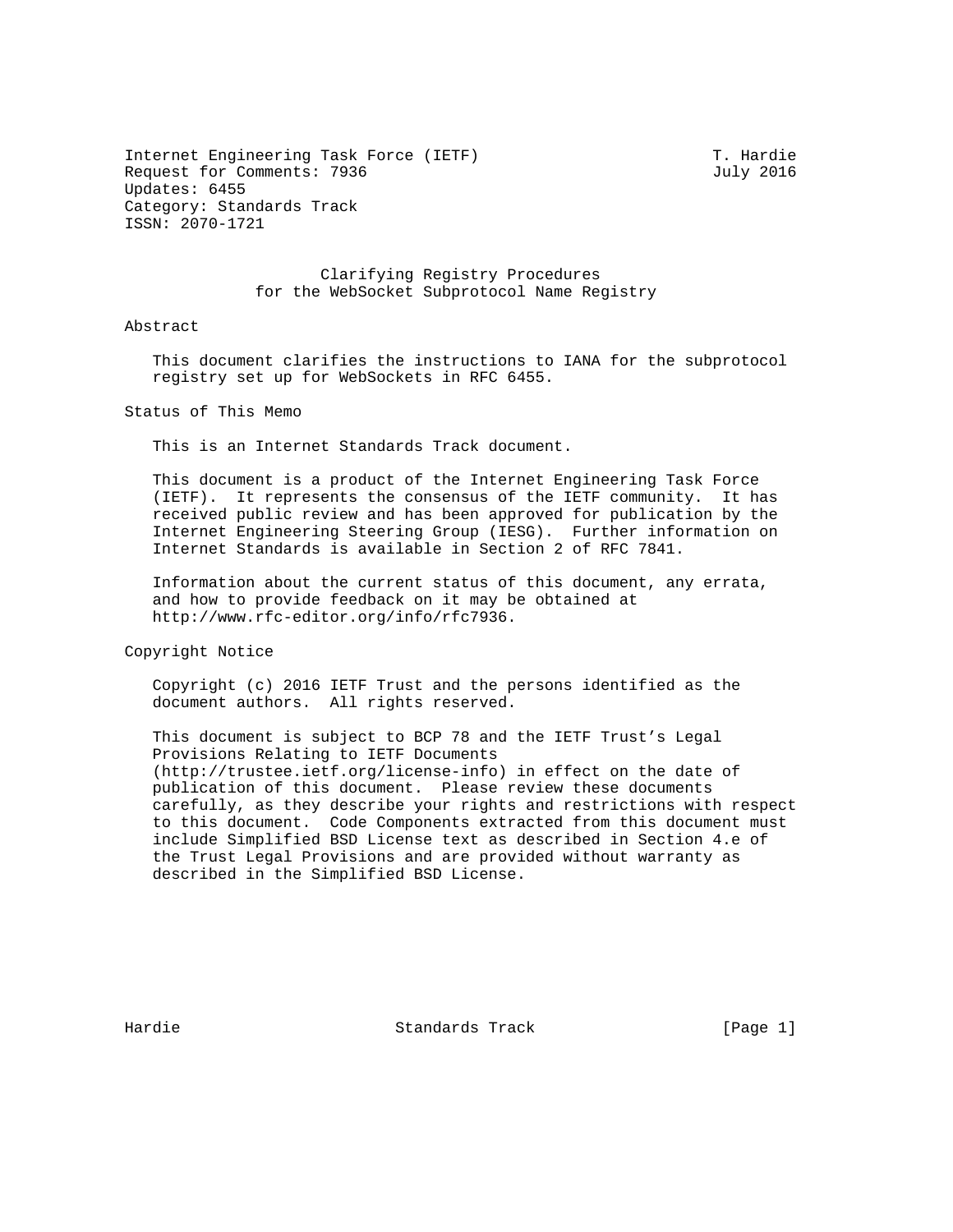Table of Contents

## 1. Introduction

 Section 11.5 of [RFC6455] sets up a WebSocket Subprotocol Name Registry at IANA and directs IANA to use First Come First Serve registration procedures as set out in [RFC5226]. The reuse of this registry by other protocols has indicated that some clarification of the instructions to IANA would be useful.

2. Clarified Instructions

 The tokens registered in the WebSocket Subprotocol Name Registry created by Section 11.5 of RFC 6455 are matched using case-sensitive string match. IANA is, however, instructed to decline registrations in the registry which differ only as to case, in order to minimize potential confusion among different registered versions. For other useful advice on avoiding collision, registrants are encouraged to consult the non-normative Section 1.9 of RFC 6455.

3. Security Considerations

This document describes an update to registry policy, not a protocol.

4. IANA Considerations

 This document is, in its entirety, a clarification of the registry policy for the WebSocket Subprotocol Name Registry. As part of this clarification, IANA has listed both this document and RFC 6455 as references for the WebSocket Subprotocol Name Registry. In addition, IANA has included the following note under the registry's Registration Procedures: "Please see Section 2 of RFC 7936, which clarifies that registrations which differ from existing registrations only by case will be refused."

Hardie Standards Track [Page 2]